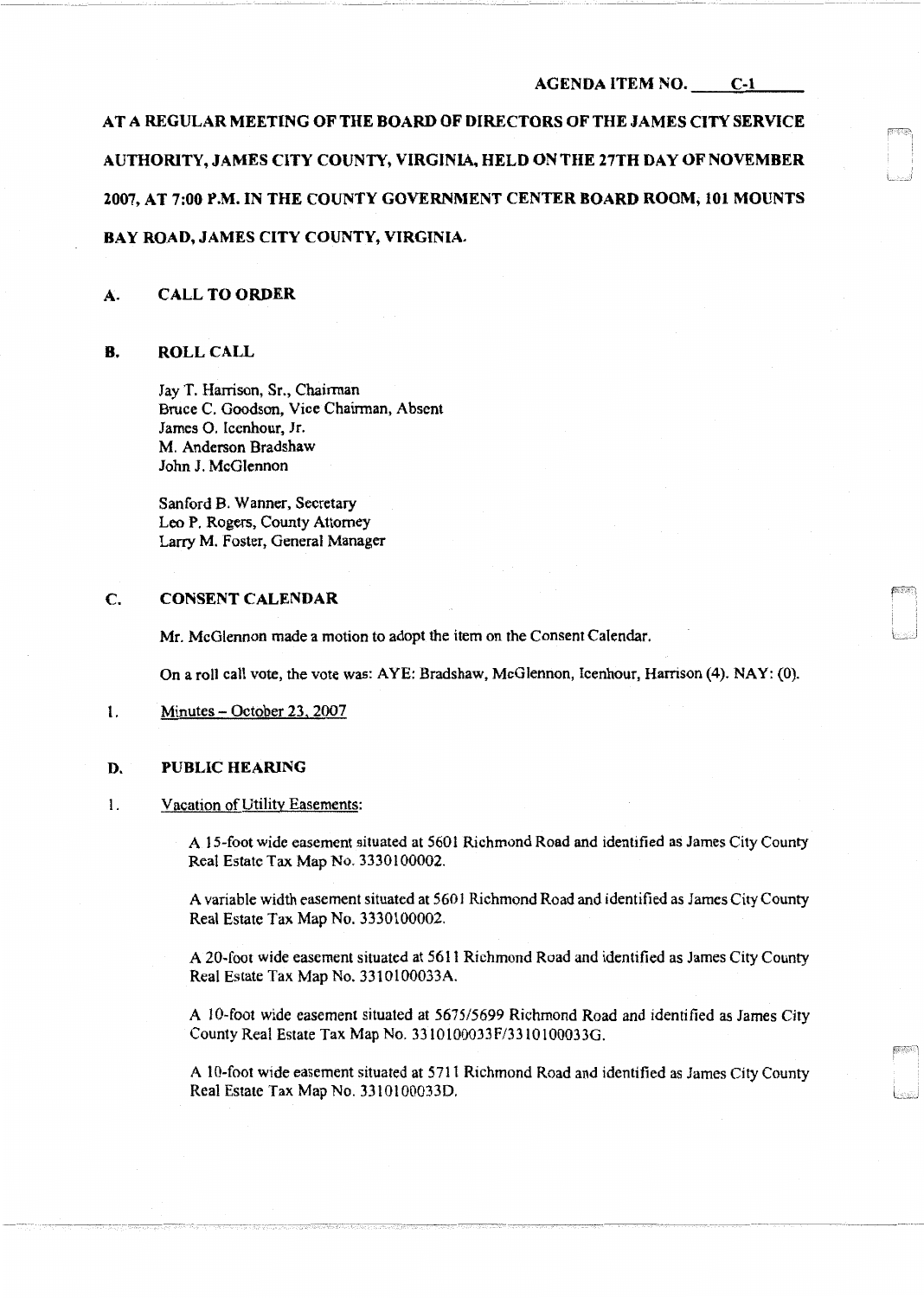Mr. Foster gave an overview of the easements to be vacated which would then be maintained by Prime Outlets. Mr. Foster recommended approval of the resolution.

Mr. Harrison opened the public hearing.

l \_\_\_ J

As no one wished to speak to this matter, Mr. Harrison closed the public hearing.

Mr. Bradshaw made a motion to adopt the resolution as amended.

On a roll call vote, the vote was: AYE: Bradshaw, McGlennon, Icenhour, Harrison (4). NAY: (0).

## RESOLUTION

## EASEMENT VACATION - WlLLIAMSBURG OUTLETS, L.L.C.

- WHEREAS, Williamsburg Outlets, L.L.C. has begun the expansion of Prime Outlets located on Richmond Road and in doing so has determined that existing sewer easements conflict with the expansion; and
- WHEREAS, Williamsburg Outlets, L.L.C. has requested that the easements identified below be vacated, and has agreed to replace the sewer service provided through the easements through privately owned sewer lines installed as part of the expansion project. Easements to be vacated include:
	- 1. 15 feet wide- 10,411 square feet on Parcel No. 3330100002 5601 Richmond Road
	- 2. Variable width  $25.968$  square feet on Parcel No. 040001838  $5601$  Richmond Road
	- 3. 20 feet wide-10,983 square feet on Parcel No. 070012627-5611 Richmond Road
	- 4. 10 feet V'tide-4,313 square feet on Parcel Nos. 3310100033F/3310100033G-5675/5699 Richmond Road
	- 5. **10 feet wide 13,681 square feet on Parcel 3310100033D 5711 Richmond Road**
- NOW, THEREFORE, BE IT RESOLVED that the Board of Directors of the James City Service Authority, James City County, Virginia, after conducting a public hearing on the request, the Board of Directors authorizes the General Manager to sign the appropriate documents vacating the easements as requested by Williamsburg Outlets, L.L.C.

#### E. BOARD REQUESTS AND DIRECTIVES

Mr. McGlennon asked for an update on the progress of the HRUBS and HRSD billings.

Mr. Foster stated that bills have gone out for the first portion of the July quarter and that all customers would receive at least one billing by the week of December 7, 2007.

Mr. Foster noted that progress had been made and the bills would soon be on a regular cycle.

Mr. Icenhour stated he had not yet seen a bill for his home.

Mr. Foster stated that if a bill has not yet been received, it is hkely in the set to be sent out the week of December 7, 2007.